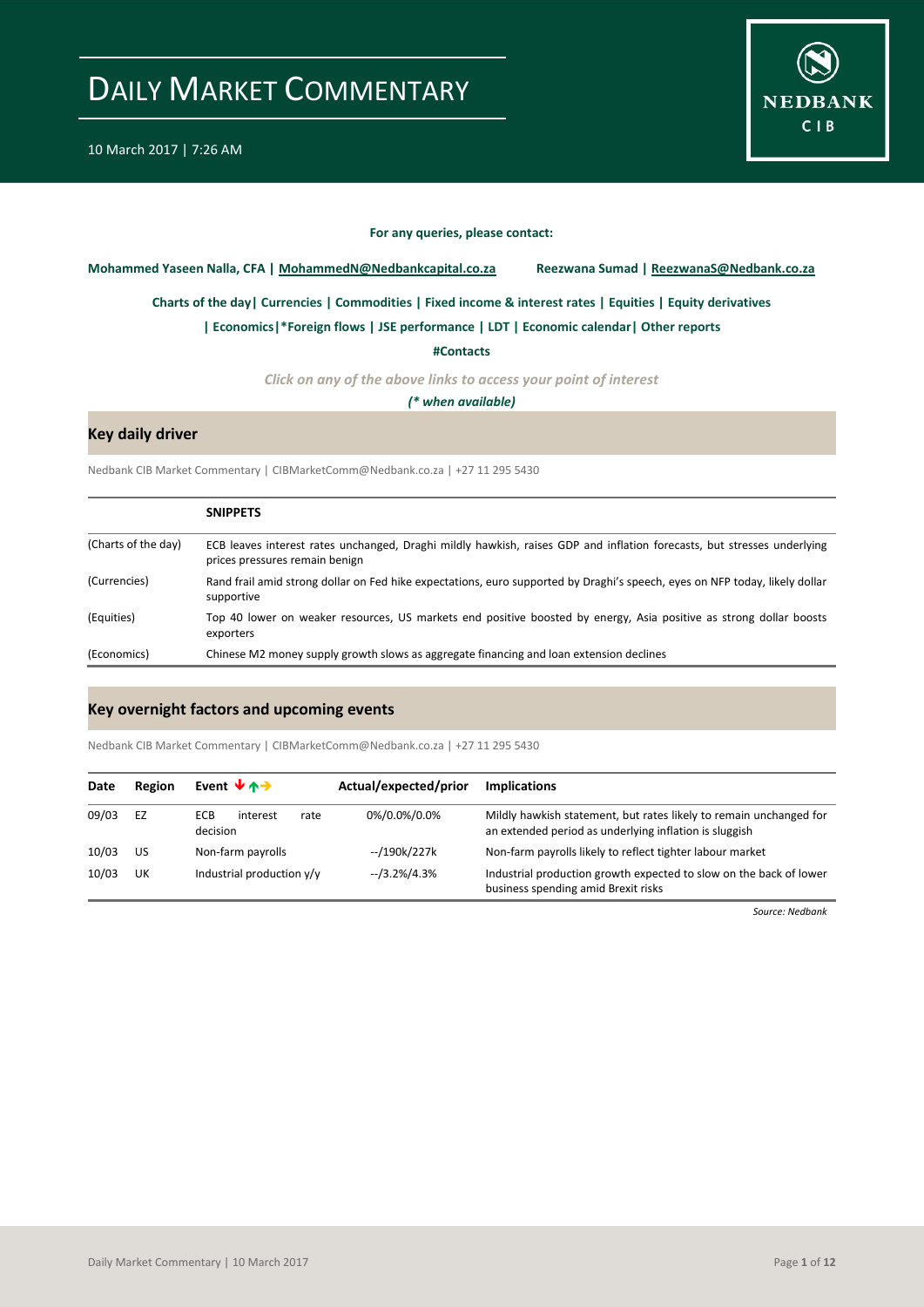## <span id="page-1-0"></span>**Charts of the day** [back to top](#page-0-0) back to top

Nedbank CIB Market Commentary | CIBMarketComm@Nedbank.co.za | +27 11 295 5430

- The ECB left interest rates and the asset purchase programme unchanged yesterday, with the main refinancing rate at 0% and the QE programme at €80 billion per month (until the end of this month), falling to €60 billion until year-end.
- The GDP forecast was raised over the next two years to 1.8% and 1.7%, from 1.7% and 1.6% previously, while the 2019 forecast was left unchanged at 1.6%. The inflation forecast was sharply upwardly revised for 2017, to 1.7% from 1.3%, while the 2018 and 2019 forecast was left roughly unchanged at 1.6% and 1.7%.
- Underlying inflation remains benign however and the ECB will look through transient CPI changes until a sustained uptick in inflation is seen. Risks to the economic outlook are to the downside (mainly due to global factors), the pace of growth is dampened by the sluggish pace of reform, and as a result of all the above factors, Draghi sees interest rates at present or lower levels for an extended period of time even after QE ends. The main change to forward guidance was the removal of the previous pledge of 'using all instruments within its mandate', because there is no sense of urgency to act now as inflation is expected to rise gradually over the longer term. However, the ECB is committed to keeping monetary policy loose to help inflation along.
- On the positive side, the ECB noted better global financial conditions, better confidence levels within the Eurozone, improved trade conditions and a cyclical uptick in economic activity and rising employment which will likely lead to increased consumption in coming months. But Draghi stressed the need for structural reform among member states, in order to lift growth substantially.
- Given the toning down of forward guidance, higher inflation and GDP forecasts and the acknowledgement that there is no urgency to loosen monetary policy further, the statements were judged as mildly hawkish and the EURUSD strengthened marginally as a result.
- The ECB stressed that we need to see underlying prices tick sustainably higher for any consideration of tightening monetary policy as a result we may see the debate of tapering asset purchases start to surface in the latter part of the year, with actual implementation in early 2018. The ECB is committed to keeping interest rates flat for an extended period of time – only if we see inflation sustainably above 2% we may see the ECB begin to entertain rate cut debates.

### **Eurozone CPI at ECB target, underlying price pressures benign**



### **OIS curve rises on the back of higher inflation expectations**



*Source: Bloomberg, Nedbank*

*Source: Bloomberg, Nedbank*

### **Election risks within the Eurozone keeps bonds yields rising**



*Source: Bloomberg, Nedbank*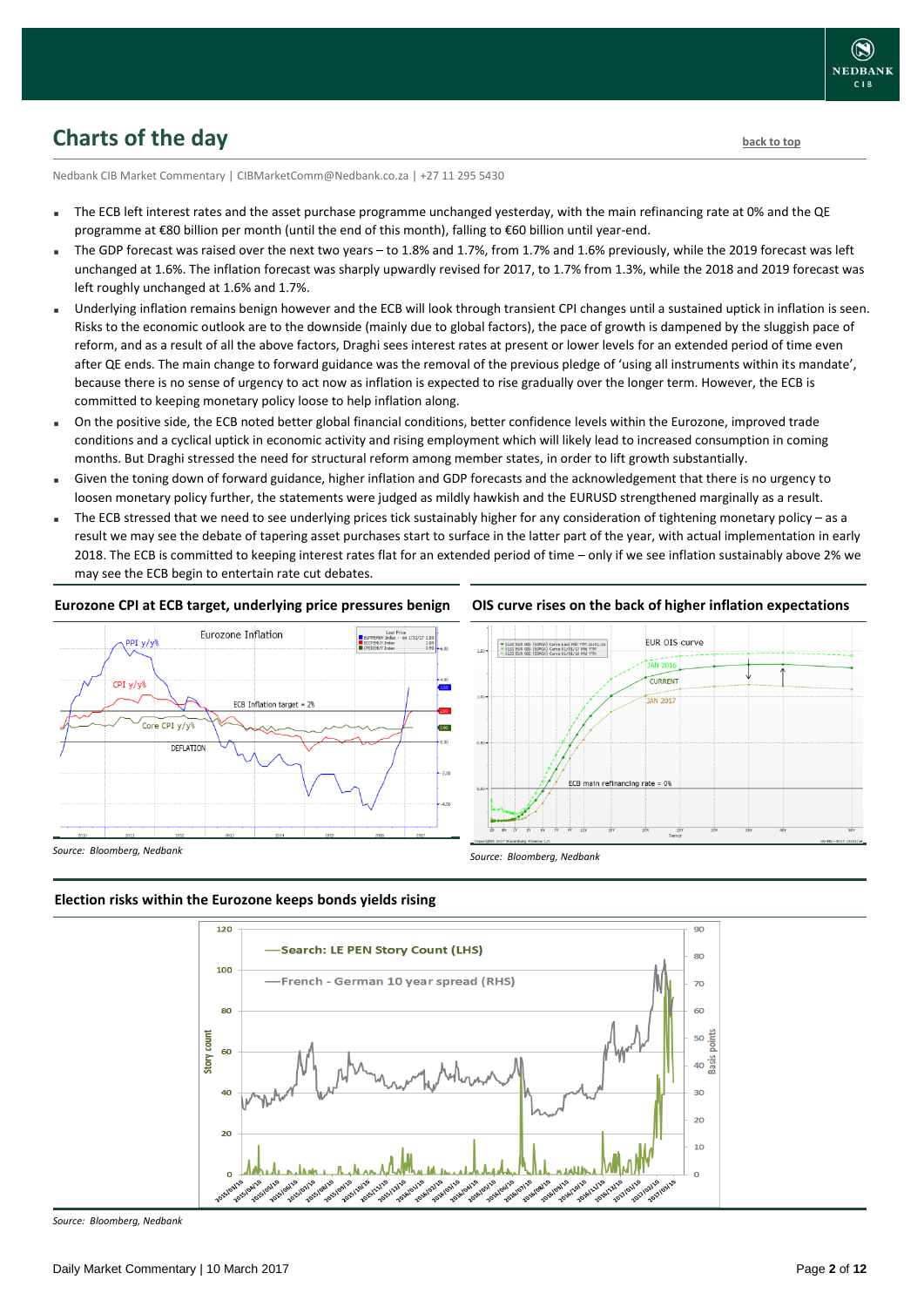## <span id="page-2-0"></span>**Currencies [back to top](#page-0-0)**

Business Banking FX | +27 11 535 4003 | Corporate FX | +2711 535 4002 | Institutional FX | +2711 535 4005

- The local trading session opened with the rand trading around the 13.1500 level. As was suggested, the local unit was looking decidedly frail and a test of the technical level around 13.2000 appearing to be an inevitability. Once again, the real flows were limited and liquidity equally so. This saw the rand trade to a high of 13.3200 during the local session and in the overnight session in New York to a high of 13.3700. This morning the rand is currently trading at 13.2900 EURZAR is trading at 14.0850 and GBPZAR is trading at 16.1550.
- International markets traded had another quiet session initially. Immediately post the ECB, the euro sold off but Mr Draghi's speech provided some support for the European unit and that saw it trade back above the 1.0600 level, where it is currently trading. Gold has again continued to slide as the conviction of a rate hike in the U.S has grown, this morning currently trading at 1198.00, now some 35 dollars off in value over a week.
- No local data releases. From Europe we have German trade, current account and labour costs, from the U.K industrial production, manufacturing production, global trade and non EU trade. From the U.S we have non-farm payrolls, manufacturing payrolls, unemployment, average hourly earnings, participation rate and monthly budget. Today the market focus will be firmly on the U.S data; given the most recent releases the markets are expecting today's indicators to be dollar supportive. Possible trading range in the rand today 13.2000 to 13.5000

| <b>Majors</b>                   | Last price | $\%$ $\Delta$<br>$-1d$ | $\%$ $\Delta$<br><b>MTD</b> | $\Delta_0$<br><b>YTD</b>  | <b>Month</b><br>trend | <b>USD</b> trend    |
|---------------------------------|------------|------------------------|-----------------------------|---------------------------|-----------------------|---------------------|
| <b>GBPUSD</b>                   | 1.22       | $-0.09$                | $-2.07$                     | $-1.47$                   | ⊕                     | USD strength        |
| <b>EURUSD</b>                   | 1.06       | 0.18                   | $-0.08$                     | 0.78                      | ⊕                     | USD strength        |
| <b>USDJPY</b>                   | 115.32     | 0.48                   | 3.02                        | $-1.40$                   | ⇑                     | USD strength        |
| <b>USDAUD</b>                   | 1.33       | $-0.17$                | 2.08                        | $-4.27$                   | ♠                     | USD strength        |
| Rand crosses                    | Last price | $\%$ $\Delta$<br>$-1d$ | $\%$ $\Delta$<br><b>MTD</b> | $\% \Delta$<br><b>YTD</b> | <b>Month</b><br>trend | <b>ZAR</b> trend    |
| <b>USDZAR</b>                   | 13.29      | $-0.16$                | 1.37                        | $-3.27$                   | ♠                     | ZAR weakness        |
| <b>GBPZAR</b>                   | 16.16      | $-0.25$                | $-0.74$                     | $-4.63$                   | ⊕                     | ZAR strength        |
| <b>FURZAR</b>                   | 14.09      | 0.02                   | 1.29                        | $-2.53$                   | ⇑                     | <b>ZAR weakness</b> |
| <b>AUDZAR</b>                   | 10.00      | 0.01                   | $-0.63$                     | 0.97                      | ⊕                     | ZAR strength        |
| ZARJPY                          | 8.68       | 0.63                   | 1.63                        | 1.73                      | ♠                     | ZAR strength        |
| <b>African FX</b>               | Last price | $\%$ $\Delta$<br>$-1d$ | $\%$ $\Delta$<br><b>MTD</b> | $\% \Delta$<br><b>YTD</b> | <b>Month</b><br>trend | <b>ZAR</b> trend    |
| ZARMWK (Malaw ian kw acha)      | 54.49      | 0.05                   | $-1.39$                     | 2.85                      | ⊕                     | <b>ZAR weakness</b> |
| ZARBWP (Botsw ana pula)         | 0.79       | $-0.09$                | $-0.43$                     | 1.44                      | ⊕                     | ZAR weakness        |
| ZARKES (Kenyan shilling)        | 7.67       | 0.16                   | $-2.27$                     | 2.83                      | ⊕                     | <b>ZAR weakness</b> |
| ZARMUR (Mauritian rupee)        | 2.68       | 0.28                   | $-1.07$                     | 2.13                      | ⊕                     | ZAR weakness        |
| ZARNGN (Nigerian naira)         | 23.66      | 0.15                   | $-1.59$                     | 3.14                      | ⊕                     | ZAR weakness        |
| ZARGHS (Ghanian cedi)           | 0.35       | $-0.17$                | $-3.15$                     | 11.64                     | ⊕                     | <b>ZAR weakness</b> |
| ZARZMW (Zambian kw acha)        | 0.72       | $-0.61$                | $-0.58$                     | $-0.57$                   | ⊕                     | ZAR weakness        |
| ZARMZN (Mozambican metical)     | 5.19       | 0.14                   | $-3.08$                     | $-0.54$                   | ⊕                     | ZAR weakness        |
| Source: Bloomberg & Nedbank CIB | Time       |                        | 2017/03/10 07:13            |                           |                       |                     |

*\*Please note that the sign on the % change reflects the change on the headline number. The narrative indicates the trend direction over the month. For trade in any of these currencies, contact our FX dealing desks*



#### **USDZAR**

*Source: Bloomberg, Nedbank*

### **EUR/USD**



*Source: Bloomberg, Nedbank*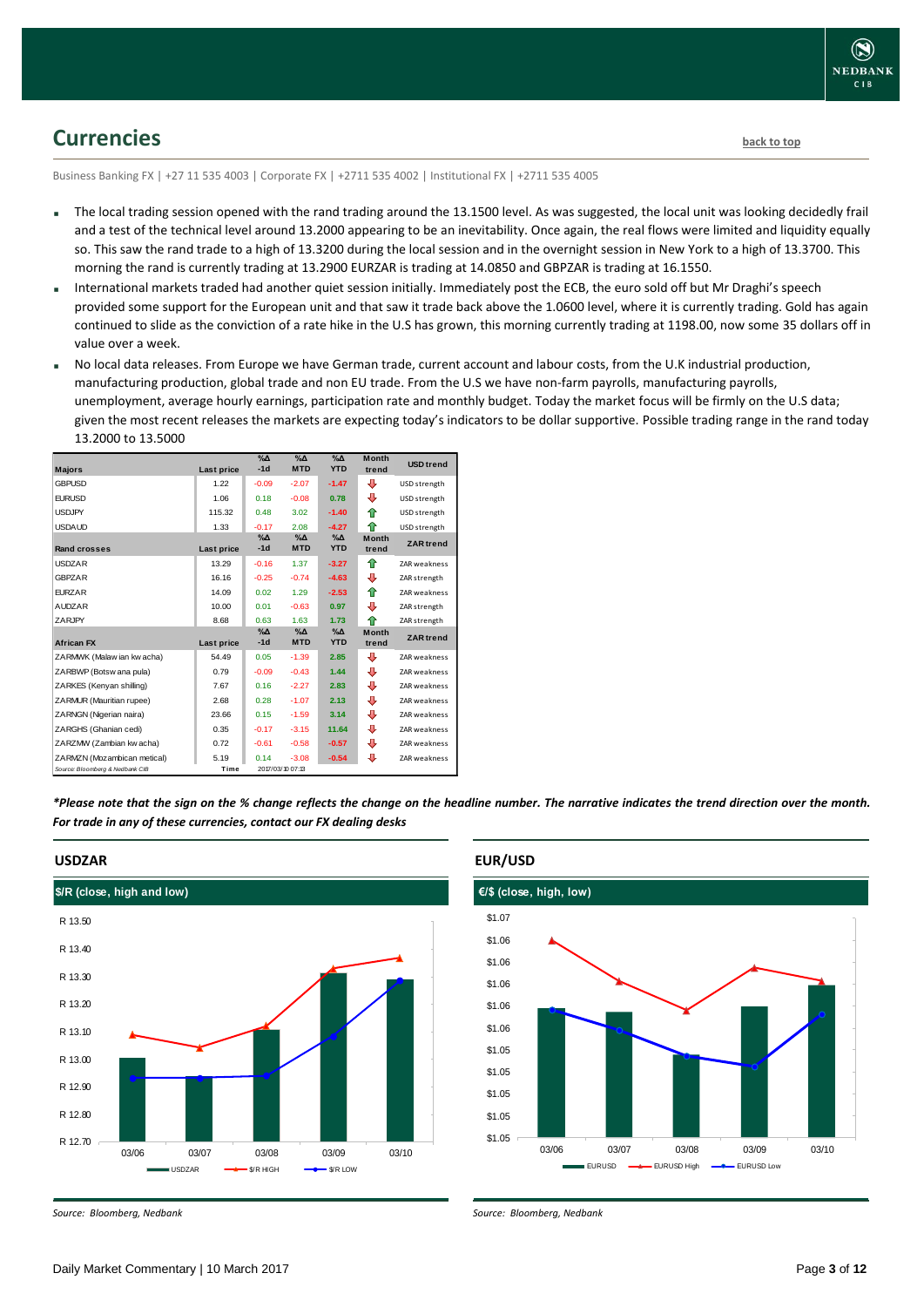## <span id="page-3-0"></span>**Commodities [back to top](#page-0-0)**

Nedbank CIB Market Commentary | CIBMarketComm@Nedbank.co.za | +27 11 295 5430| +27 11 535 4038

- Brent crude continued to slide yesterday as WTI dropped below \$50/bbl. on renewed concerns of higher US inventories. Our overarching view remains one of continued supply glut with even higher production expected from the US shale producers, likely to continue to pressure prices over the longer term into the end of this year.
- Gold pushed below the \$1200/oz. interim support level as a strong dollar pressured commodities across the spectrum. This afternoon's NFP data is likely to prove dollar supportive and may imply further short term pressure on bullion ahead of next week's FOMC meeting where a hike is priced in as a certainty.

| <b>Commodities</b>              | Last price | $\% \Delta$<br>$-1d$ | $\% \Delta$<br><b>MTD</b> | $\% \Delta$<br><b>YTD</b> | <b>Month</b><br>trend |
|---------------------------------|------------|----------------------|---------------------------|---------------------------|-----------------------|
| Brent near future (\$)          | 52.54      | 0.67                 | $-5.49$                   | $-7.53$                   | ⊕                     |
| WTI crude (\$)                  | 49.64      | 0.73                 | $-8.09$                   | $-7.59$                   | ⊕                     |
| Gold spot (\$)                  | 1 197.65   | $-0.53$              | $-4.67$                   | 4.37                      | ⊕                     |
| Platinum spot (\$)              | 935.45     | $-0.06$              | $-9.19$                   | 3.58                      | ⊕                     |
| SA w hite maize spot (R)        | 2 344.00   | $-0.30$              | $-15.68$                  | $-33.82$                  | J                     |
| Source: Bloomberg & Nedbank CIB | Time       |                      | 2017/03/10 07:13          |                           |                       |

### **Platinum vs Gold**



*Source: Bloomberg*

### **Brent Crude vs West Texas Intermediate**



*Source: Bloomberg*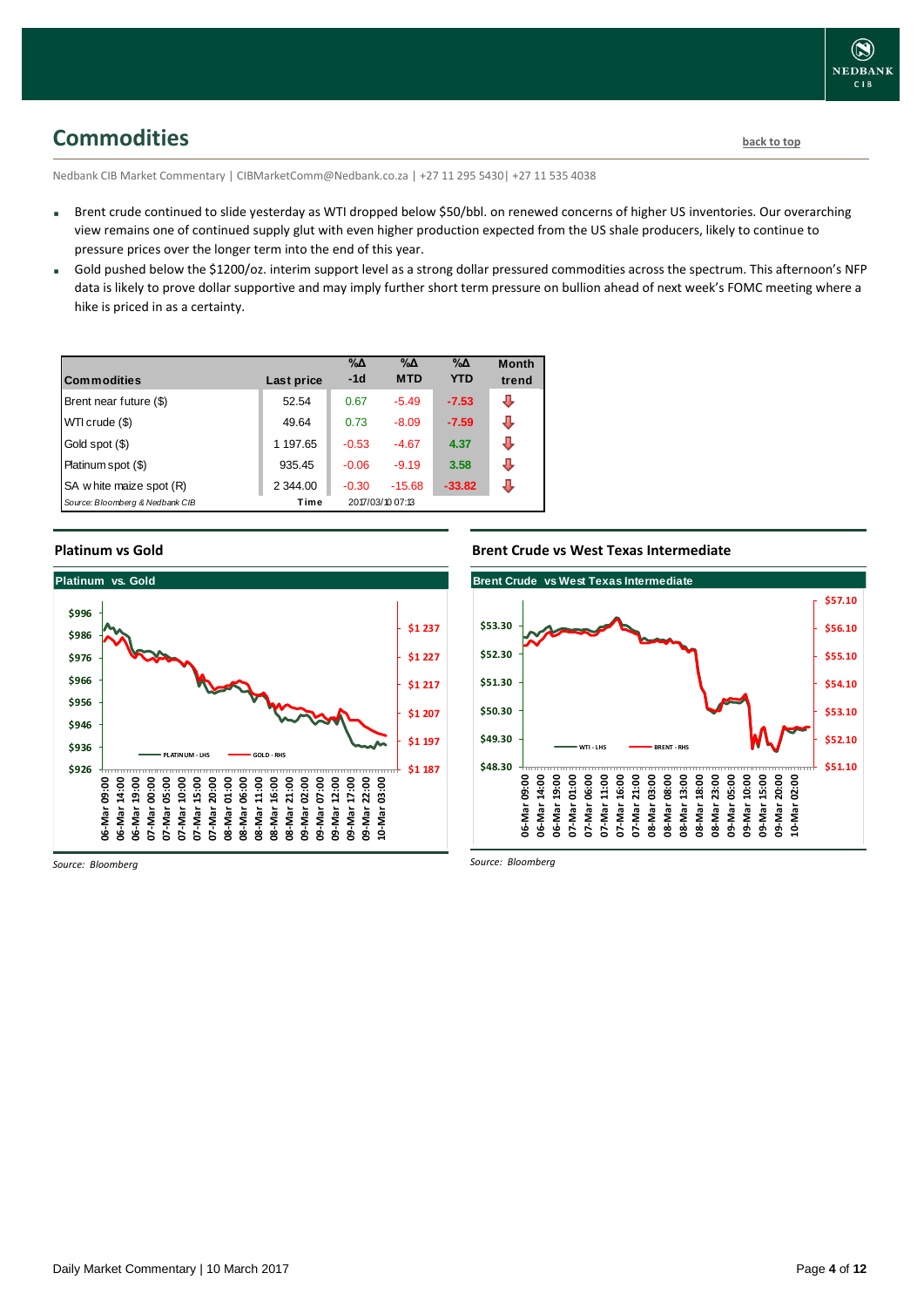## <span id="page-4-0"></span>**Fixed income and interest rates back to the line of the set of the set of the set of the set of the set of the set of the set of the set of the set of the set of the set of the set of the set of the set of the set of th**

Bond flow sales |+2711 535 4021 | Corporate Money Markets | +2711 535 4007 | Business Bank Money Markets | +2711 535 4006

|                                 |            | Δ<br>1 <sub>d</sub> | Δ                | Δ<br><b>YTD</b> | <b>Month</b> |
|---------------------------------|------------|---------------------|------------------|-----------------|--------------|
| <b>Bonds</b>                    | Last price |                     | <b>MTD</b>       |                 | trend        |
|                                 | %          | bps                 | bps              | bps             |              |
| R203-0.5 yrs                    | 7.23       | $-5.10$             | $-15.50$         | $-47.30$        | ⊕            |
| R208-4.1 yrs                    | 7.86       | $-0.30$             | $-8.40$          | $-42.20$        | ⊕            |
| R186-9.8 yrs                    | 8.71       | $-0.10$             | $-7.70$          | $-19.70$        | ⊕            |
| R2048-31 yrs                    | 9.51       | $-0.30$             | $-12.00$         | $-10.80$        | ⇩            |
| <b>US 10 yr</b>                 | 2.61       | 0.51                | 22.01            | 16.61           | 合            |
| <b>UK 10 yr</b>                 | 1.23       | 0.57                | 6.43             | $-1.13$         | ⇑            |
| German 10 yr                    | 0.43       | 15.14               | 104.81           | 143.43          | ⇑            |
| Japan 10 yr                     | 0.09       | $-11.46$            | 51.79            | 84.78           | 全            |
|                                 |            | Δ                   | $\Delta$         | Δ               | <b>Month</b> |
| <b>Money Market</b>             | Last price | 1 <sub>d</sub>      | <b>MTD</b>       | <b>YTD</b>      | trend        |
|                                 | $\%$       | bps                 | bps              | bps             |              |
| SA repo rate                    | 7.00       | 0.00                | 0.00             | 0.00            | ⇨            |
| SA prime rate                   | 10.50      | 0.00                | 0.00             | 0.00            | ⇨            |
| SA CPI (MTD = previous month)   | 6.60       |                     | $-10.00$         |                 | ⊕            |
| SA 3m JIBAR                     | 7.34       | 0.00                | 1.70             | $-1.60$         | 合            |
| SA 3m NCD                       | 7.30       | 0.00                | $-5.00$          | $-7.50$         | ⊕            |
| SA 6m NCD                       | 7.93       | 0.00                | 0.00             | $-5.00$         |              |
| SA 12m NCD                      | 8.35       | 0.00                | 0.00             | $-10.00$        | ⇨            |
| US 3m LIBOR                     | 1.11       | 0.28                | 4.50             | 11.11           | ⇑            |
| UK 3m LIBOR                     | 0.35       | $-0.35$             | $-0.44$          | $-1.46$         | ⊕            |
| Japan 3m LIBOR                  | $-0.03$    | 0.88                | 0.07             | 2.80            | ⇮            |
| Source: Bloomberg & Nedbank CIB | Time       |                     | 2017/03/10 07:13 |                 |              |

|                                  |            | Δ              | Δ          | Δ          | <b>Month</b> |
|----------------------------------|------------|----------------|------------|------------|--------------|
| <b>FRAs and Swaps</b>            | Last price | 1 <sub>d</sub> | <b>MTD</b> | <b>YTD</b> | trend        |
|                                  | %          | bps            | bps        | bps        |              |
| 3X6 FRA                          | 7.33       | 0.00           | 0.00       | $-6.00$    |              |
| 6X9 FRA                          | 7.32       | 0.00           | $-1.00$    | $-10.00$   | ⊕            |
| 9X12 FRA                         | 7.29       | 0.00           | $-2.00$    | $-16.00$   | ⊕            |
| <b>18X21 FRA</b>                 | 7.32       | 0.00           | $-5.00$    | $-21.00$   | ⊕            |
| SA 2yr Sw ap                     | 7.31       | $-0.60$        | $-2.40$    | $-14.70$   | ⊕            |
| SA 3yr Sw ap                     | 7.38       | $-0.60$        | $-3.40$    | $-17.20$   | ⊕            |
| SA 5yr Sw ap                     | 7.62       | 0.00           | $-4.50$    | $-19.10$   | ⊕            |
| SA 10yr Sw ap                    | 8.10       | $-0.80$        | $-4.00$    | $-25.00$   | ⊕            |
| SA 15yr Swap                     | 8.26       | 1.00           | $-3.25$    | $-22.50$   | ⊕            |
|                                  |            | Δ              | Δ          | Δ          | <b>Month</b> |
|                                  |            |                |            |            |              |
| <b>Spreads</b>                   | Last price | 1 <sub>d</sub> | <b>MTD</b> | <b>YTD</b> | trend        |
|                                  | %          | bps            | bps        | bps        |              |
| 2v10v                            | $-0.78$    | 0.20           | 1.60       | 10.30      | ⇑            |
| 3v10v                            | $-0.71$    | 0.20           | 0.60       | 7.80       | ⇮            |
| R186-R203                        | 1.43       | 5.00           | 7.80       | 27.60      | 合            |
| R2048-R186                       | 0.80       | $-0.20$        | $-4.30$    | 8.90       | ⊕            |
| 5y-R186                          | $-1.09$    | 0.10           | 3.20       | 0.60       | ✿            |
| 10y-R186                         | $-0.61$    | $-0.70$        | 3.70       | $-5.30$    | 合            |
| 15y-R186                         | $-0.46$    | 1.10           | 4.45       | $-2.80$    | 合            |
| SA 5yr CDS spread - basis points | 192.52     | 6.36           | 2.18       | $-24.48$   | ⇮            |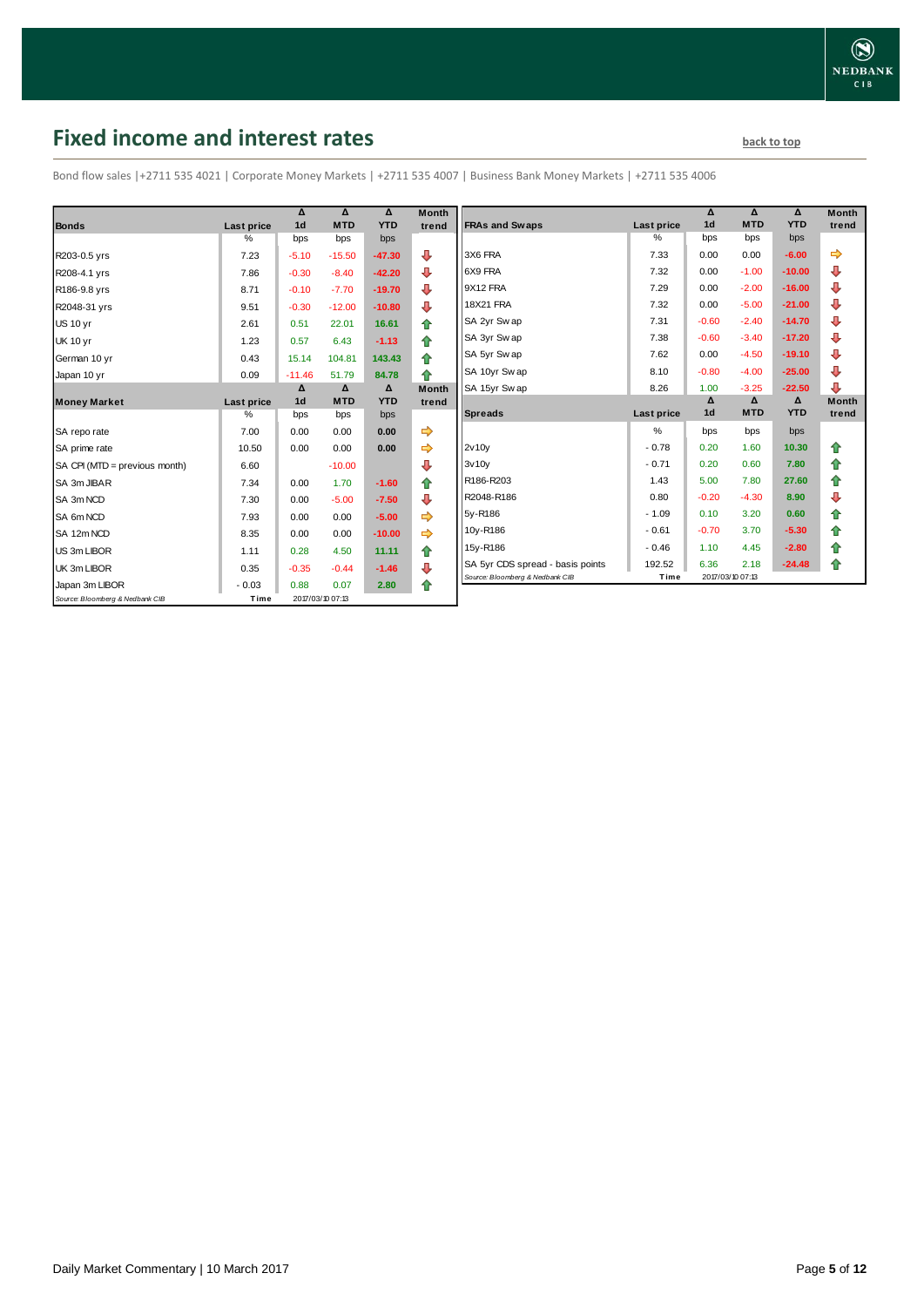# <span id="page-5-0"></span>**Equities [back to top](#page-0-0)**

Cash equities | +2711 535 4030/31

### **South Africa**

- The Top40 ended the day down 0.84% at 43953.20, with mining stocks amongst the worst performers on the day. A sharp decline in oil prices, lower commodity prices and a weaker currency weighed on sentiment. Exxaro was the worst performer on the day, losing 8.95%, despite reporting a rise in annual profits and increasing their dividend. Both Sanlam (+1.49%) and Old Mutual (+0.47%) reported solid results, ending the day in positive territory. The weaker rand did lift some of the dual listed, with the likes of Steinhoff+2.18%), Capital & Counties (+2.18%), Capital & Regional (+2.58%) closing with strong gains.
- The value at the close was R22.9Billion and the rand was trading at R13.29 vs the dollar.

#### **UK/Europe**

 European markets closed Thursday's session mixed, with the FTSE100 underperforming, dragged mostly lower by commodity stocks. Oil stocks were amongst the worst hit, with Tullow Oil, the worst performer, losing 7.4%. Retailer, Morrison's slumped 6.6%, despite reporting its biggest profit in five years, but did warn that a rise in imported food prices meant facing an uncertain future. Insurers outperformed boosted by strong results from Aviva(+6.5%). Elsewhere in Europe, banking stocks outperformed after the ECB left rates unchanged, and after Mario Draghi indicated that deflationary pressures had eased. Higher bond yields also added to the gains, with the Eurozone banking index adding 2.2%

#### **USA**

 US markets ended a volatile session slightly firmer, boosted by late rebound in the energy sector. The S&P500 energy index rose 0.6% recovering from two days of sharp losses. The market was also taking a cautious stance ahead of the jobs reports which will be released later today. Gold stocks lost ground as the metal price weighed and the Morgan Stanley REIT Index fell 1.5% to a three month low.as concerns of higher interest rates are weighing on the industry.

#### **Asia**

 Asian markets are trading mixed, with the Nikkei outperforming, up 1.4% to a 1 week high, lifted by exporters, which are benefitting from a strong dollar. Financial stocks were also strong boosted by higher US bond yields. Chinese stocks were marginally lower, while the ASX closed up 0.54%, lifted by financials and healthcare stocks. The healthcare sector rose on news that a Republican US health plan had cleared initial hurdles in Congress on Thursday. Miners remained weak, while energy stocks rose.

| <b>Developed Markets</b>        | Last price | $\Delta_0$<br>$-1d$ | $\sqrt{2}$<br><b>MTD</b> | $\sqrt{20}$<br><b>YTD</b> | Month<br>trend |
|---------------------------------|------------|---------------------|--------------------------|---------------------------|----------------|
| Dow Jones                       | 20 858.19  | 0.01                | 0.22                     | 5.54                      | ⇑              |
| Nasdag                          | 5838.81    | 0.02                | 0.23                     | 8.47                      | ⇑              |
| S&P 500                         | 2 3 64.87  | 0.08                | 0.05                     | 5.63                      | ⇮              |
| DJ Eurostoxx 50                 | 3409.89    | 0.60                | 2.72                     | 3.63                      | ⇑              |
| <b>DAX</b>                      | 11 978.39  | 0.09                | 1.22                     | 4.33                      | 合              |
| CAC                             | 4 981.51   | 0.42                | 2.53                     | 2.45                      | ⇮              |
| <b>FTSE</b>                     | 7 314.96   | $-0.27$             | 0.71                     | 2.41                      | ♠              |
| ASX200                          | 5775.60    | 0.60                | 1.11                     | 1.94                      | ⇑              |
| Nikkei 225                      | 19 587.71  | 1.39                | 2.45                     | 2.48                      | 合              |
| <b>MSCI World</b>               | 1835.90    | 0.06                | $-0.15$                  | 4.84                      | ⊕              |
|                                 |            | %Δ                  | %Δ                       | $\%$ $\Delta$             | <b>Month</b>   |
| <b>Emerging Markets</b>         | Last price | $-1d$               | <b>MTD</b>               | <b>YTD</b>                | trend          |
| Hang Seng                       | 23 496.80  | $-0.02$             | $-1.03$                  | 6.80                      | ⊕              |
| Shanghai                        | 3 215.89   | $-0.03$             | $-0.80$                  | 3.62                      | ⊕              |
| Brazil Bovespa                  | 64 585.23  | $-0.21$             | $-3.12$                  | 7.24                      | ⊕              |
| India - NSE                     | 29 007.66  | 0.27                | 0.92                     | 8.94                      | ⇮              |
| Russia Micex                    | 1 974.24   | $-2.50$             | $-3.02$                  | $-11.58$                  | ⊕              |
| <b>MSCI</b> Emerging            | 922.94     | $-1.28$             | $-1.43$                  | 7.04                      | ⊕              |
|                                 |            | %∆                  | %Δ                       | %Δ                        | <b>Month</b>   |
| <b>SA Indices</b>               | Last price | $-1d$               | <b>MTD</b>               | <b>YTD</b>                | trend          |
| <b>JSE All Share</b>            | 50 910.71  | $-0.76$             | $-0.46$                  | 0.51                      | ⊕              |
| Top 40                          | 43 953.15  | $-0.84$             | $-0.40$                  | 0.12                      | ⊕              |
| Resi 10                         | 30 275.91  | $-2.07$             | $-4.35$                  | $-5.71$                   | ⊕              |
| Indi 25                         | 65 822.64  | $-0.52$             | 0.16                     | 2.40                      | ⇑              |
| Fini 15                         | 15 284.55  | $-0.18$             | 2.48                     | 1.37                      | ♠              |
| Source: Bloomberg & Nedbank CIB | Time       |                     | 2017/03/10 07:13         |                           |                |

**NEDBANK**  $CIB$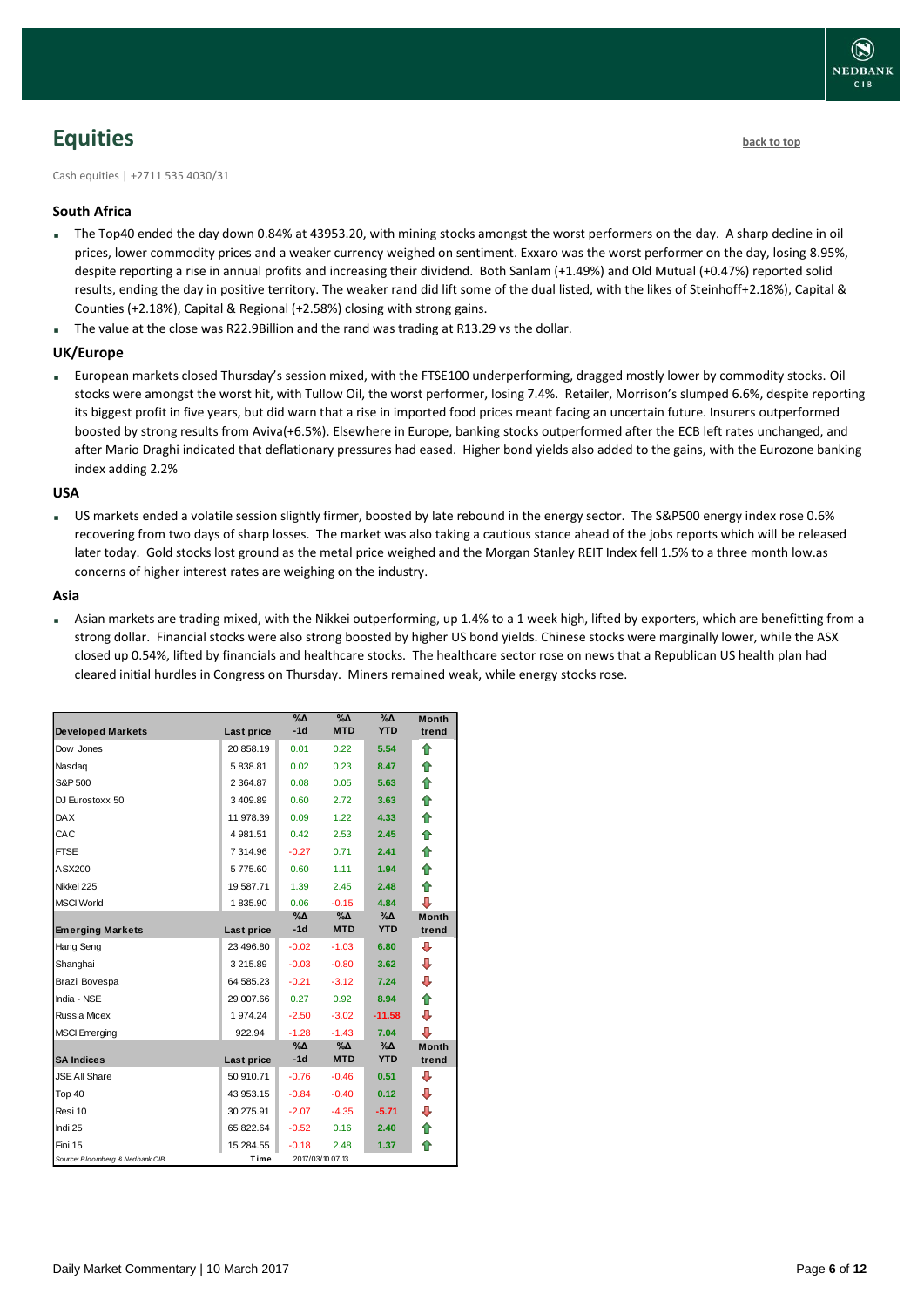## <span id="page-6-0"></span>**Economics [back to top](#page-0-0)**

Nedbank CIB Market Commentary | CIBMarketComm@Nedbank.co.za | +27 11 295 5430

### **China**

- M2 money supply growth eased to 11.1% y/y in February, from 11.3% previously, worse than forecasts of 11.4%. The key negative driver was a slowdown in growth of M1 and M0 money balances, while new yuan loan extension eased sharply in February.
- New yuan loans fell to CNY1.15 trillion in February, from CNY3.74 trillion in January, worse than expectations of CNY1.45 trillion.
- New deposits in both yuan and foreign currency remained upbeat, prompted by stricter capital controls by the PBOC.
- Chinese authorities have sought to clamp down of excessive lending, credit growth and real estate activity in China, along with capital controls to curb sharp capital outflows.
- In contrast, monetary policy remains loose, and a result of this diverse policy mix, money supply growth will likely remain subdued in coming months.

**Synopsis: The PBOC is unlikely to change its policy of monetary easing, capital controls and exchange rate intervention, however rising inflation and marginally better economic growth may provide some breathing room for policy normalisation over the medium to longer term. For now, loose monetary policy will likely persist.**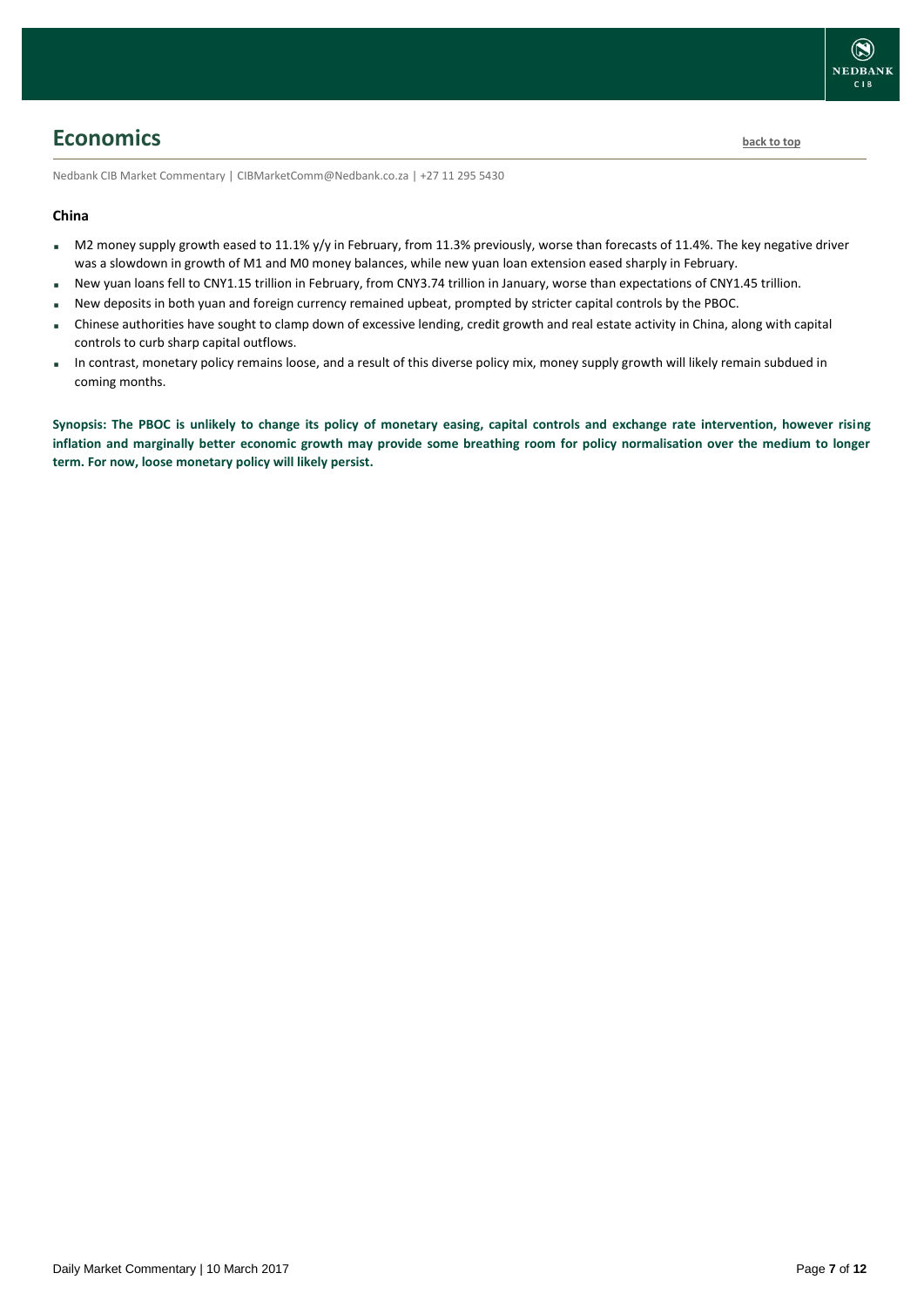# <span id="page-7-0"></span>**JSE performance [back to top](#page-0-0)**

Nedbank CIB Market Commentary | CIBMarketComm@Nedbank.co.za | +27 11 295 5430

|                                       |            | %Δ<br>$-1d$ | %Δ               | %Δ<br><b>YTD</b>  | Month |
|---------------------------------------|------------|-------------|------------------|-------------------|-------|
| <b>Top40 constituents</b>             | Last price |             | <b>MTD</b>       |                   | trend |
| AGL: Anglo American Plc               | 186.25     | $-3.01$     | $-8.53$          | -4.54             | ⊕     |
| ANG: Anglogold Ashanti Ltd            | 130.39     | $-0.47$     | $-10.45$         | -14.54            | ⊕     |
| APN: Aspen Pharmacare Holdings Lt     | 277.85     | 1.19        | $-1.95$          | $-2.02$           | ⊕     |
| BAT: Brait Se                         | 74.23      | $-2.83$     | 0.83             | $-15.22$          | ⇑     |
| <b>BGA: Barclays Africa Group Ltd</b> | 150.65     | 0.33        | $-0.86$          | -10.69            | ⇩     |
| <b>BID: Bid Corp Ltd</b>              | 267.24     | $-0.28$     | 1.62             | 9.01              | ✿     |
| BIL: Bhp Billiton Plc                 | 202.37     | $-2.87$     | $-3.14$          | $-7.46$           | ⇩     |
| BTI: British American Tobacco Plc     | 815.37     | 0.80        | $-0.72$          | 4.72              | ⊕     |
| <b>BVT: Bidvest Group Ltd</b>         | 161.99     | 0.43        | 4.50             | $-10.63$          | ⇑     |
| CFR : Financiere Richemont-Dep Rec    | 98.45      | $-0.18$     | 3.06             | 8.50              | ⇑     |
| DSY: Discovery Ltd                    | 125.10     | $-0.40$     | 1.71             | 9.26              | ✿     |
| FFA: Fortress Income Fund Ltd-A       | 16.92      | $-0.53$     | $-2.76$          | 2.11              | ⇩     |
| FFB: Fortress Income Fund Ltd         | 34.06      | $-1.25$     | $-2.29$          | 5.35              | ⇩     |
| <b>FSR: Firstrand Ltd</b>             | 50.75      | $-0.96$     | 2.07             | $-4.55$           | 合     |
| GFI: Gold Fields Ltd                  | 39.57      | $-1.20$     | $-1.69$          | $-9.22$           | ⊕     |
| GRT : Grow thpoint Properties Ltd     | 27.15      | 0.33        | 2.53             | 4.87              | ✿     |
| IMP: Impala Platinum Holdings Ltd     | 39.05      | $-2.38$     | $-11.33$         | $-8.63$           | ⊕     |
| INL: Investec Ltd                     | 95.30      | $-0.72$     | 3.36             | 5.01              | ⇑     |
| INP: Investec Plc                     | 94.95      | $-0.34$     | 2.63             | 4.63              | ⇑     |
| <b>ITU: Intu Properties Plc</b>       | 45.20      | 0.67        | $-2.75$          | $-3.79$           | ⇩     |
| LHC: Life Healthcare Group Holdin     | 33.35      | $-0.45$     | $-0.48$          | 2.30              | ⇩     |
| MEI: Mediclinic International Plc     | 117.61     | 0.43        | $-2.25$          | $-9.53$           | ⊕     |
| MND: Mondi Ltd                        | 298.50     | $-1.11$     | $-0.68$          | 6.61              | ⊕     |
| MNP: Mondi Plc                        | 299.50     | $-1.31$     | $-1.27$          | 7.46              | ⊕     |
| MRP: Mr Price Group Ltd               | 169.17     | 0.48        | $-0.49$          | 6.03              | ⊕     |
| MTN: Mtn Group Ltd                    | 120.80     | $-1.68$     | 0.84             | $-4.26$           | ⇑     |
| NED: Nedbank Group Ltd                | 250.28     | $-1.01$     | 2.16             | 5.10              | ⇑     |
| NPN: Naspers Ltd-N Shs                | 2 108.00   | $-1.72$     | 0.49             | 4.66              | ⇧     |
| NTC: Netcare Ltd                      | 30.90      | 0.98        | $-2.83$          | $-2.95$           | ⇩     |
| OML: Old Mutual Plc                   | 36.38      | 0.47        | 3.62             | 5.63              | t     |
| RDF: Redefine Properties Ltd          | 10.99      | 0.09        | 1.10             | -1.79             |       |
| REI: Reinet Investments Sa-Dr         | 27.65      | $-0.11$     | $-1.53$          | 3.17              | ⊕     |
| REM: Remgro Ltd                       | 221.99     | $-0.90$     | $-0.59$          | $-0.48$           | ⇩     |
| RMH: Rmb Holdings Ltd                 | 64.77      | $-0.60$     | 2.14             | $-2.45$           | ⇑     |
| SAP: Sappi Limited                    | 84.00      | 0.60        | 2.68             | -6.61             | 合     |
| SBK: Standard Bank Group Ltd          | 153.75     | $-0.81$     | 7.36             | 1.32 <sub>1</sub> | 合     |
| SHP: Shoprite Holdings Ltd            | 196.00     | $-0.39$     | 3.57             | 14.31             | 合     |
| SLM: Sanlam Ltd                       | 69.47      | 1.49        | 2.51             | 10.45             | ⇑     |
| SNH: Steinhoff International H Nv     | 63.85      | 2.18        | $-8.56$          | -10.42            | ⊕     |
| SOL: Sasol Ltd                        | 364.00     | $-1.09$     | $-2.41$          | $-8.75$           | ⊕     |
| TBS: Tiger Brands Ltd                 | 406.06     | $-0.80$     | $-2.86$          | 2.07              | ⇩     |
| VOD: Vodacom Group Ltd                | 147.10     | $-1.28$     | $-0.76$          | $-3.48$           | ⇩     |
| WHL: Woolw orths Holdings Ltd         | 69.49      | $-0.24$     | $-0.73$          | $-2.15$           | ⊕     |
| Source: Bloomberg & Nedbank CIB       | Time       |             | 2017/03/10 07:13 |                   |       |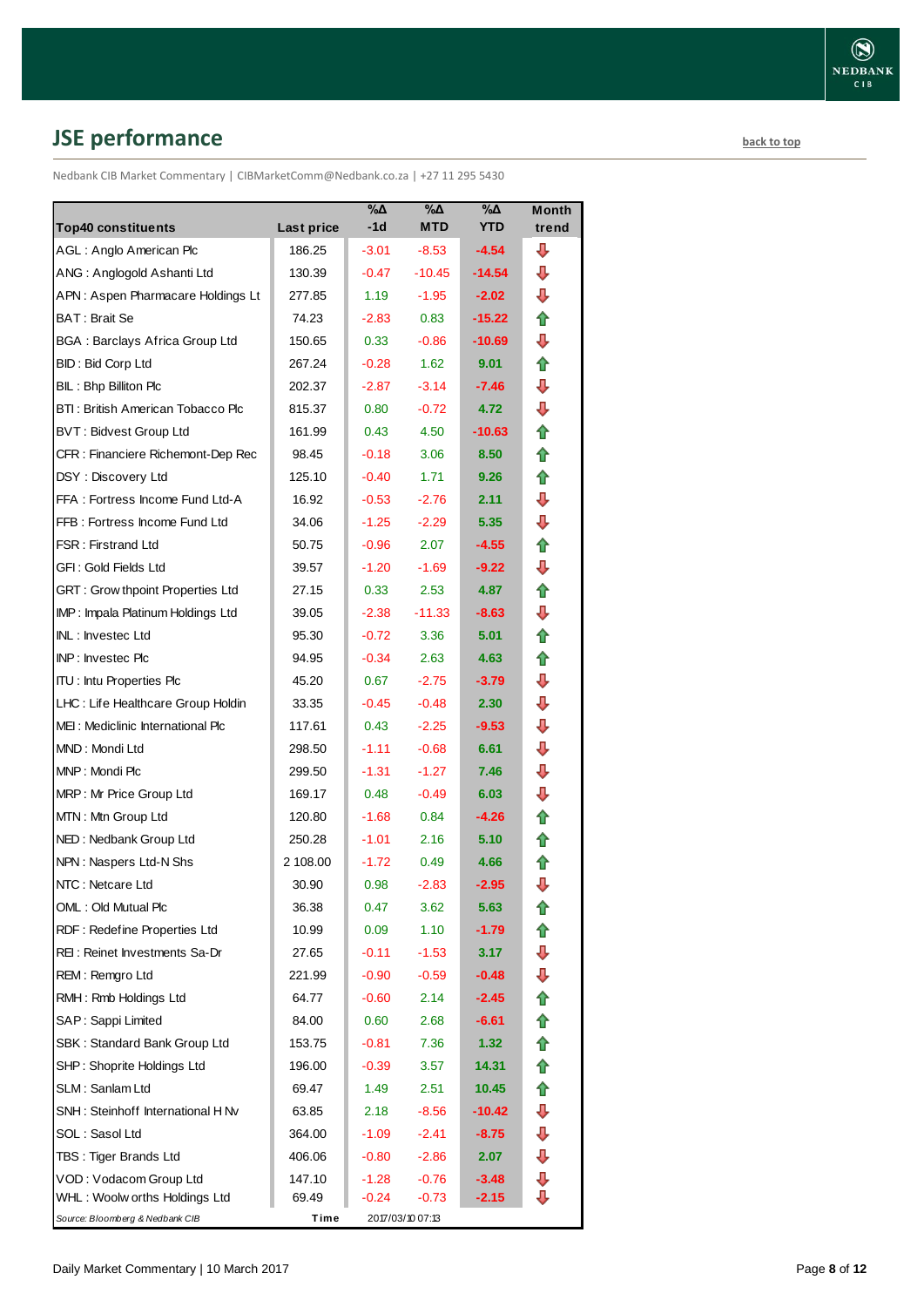# <span id="page-8-0"></span>**Last day to trade back to the contract of the contract of the contract of the contract of the contract of the contract of the contract of the contract of the contract of the contract of the contract of the contract of t**

Susan Correia | [Scorreia@Nedbankcapital.co.za](mailto:Scorreia@Nedbankcapital.co.za) | +27 11 295 8227

| Share code       | Share name                              | Dividend / interest rate                                   |
|------------------|-----------------------------------------|------------------------------------------------------------|
| 14 March 2017    |                                         |                                                            |
|                  |                                         |                                                            |
| AIP              | Adcock Ingram Holdings Ltd              | dividend @ 63cps                                           |
| <b>ASR</b>       | Assore Ltd                              | dividend @ 600cps                                          |
| <b>AWA</b>       | Arrowhead Properties Ltd                | dividend $@$ 21.41cps                                      |
| <b>BTI</b>       | British Am Tobacco plc                  | dividend $@$ 1927.5101cps                                  |
| <b>BVT</b>       | The Bidvest Group Ltd                   | dividend @ 227cps                                          |
| <b>CPIP</b>      | Capitec Bank Hidings Ltd Pref           | dividend $@$ 433.89cps                                     |
| <b>DST</b>       | Distell Group Ltd                       | dividend $@$ 165cps                                        |
| <b>HAR</b>       | Harmony Gold Mining Co Ltd              | dividend @ 50cps                                           |
| <b>HMN</b>       | <b>Hammerson Plc</b>                    | DRIP @ 62.37504cps                                         |
| ILRP1            | IL Redeemable Pref 1 March 2017         | dividend @ 1251.24350cps                                   |
| <b>LNF</b>       | London Finance & Investment Group P.L.C | dividend $@9.097910cps$                                    |
| L <sub>2</sub> D | Liberty Two Degrees                     | dividend $@$ 4.850470cps                                   |
| <b>MSM</b>       | <b>Massmart Holdings Ltd</b>            | dividend $@$ 224.80cps                                     |
| <b>PCT</b>       | <b>Prescient Ltd</b>                    | Name change to PBT Group Limited - PBG                     |
| <b>PGFP</b>      | <b>PSG Financial Services Pref</b>      | dividend $@$ 433.890cps                                    |
| <b>ROC</b>       | Rockcastle Global Real Estate           | dividend $@$ 67.545210cps or 2.266 new shares per 100 held |
| <b>SHP</b>       | Shoprite Holdings Limited               | dividend @ 180cps                                          |
| SOL              | Sasol Ltd                               | dividend @ 480cps                                          |
| <b>TFGP</b>      | The Foschini Group Ltd Prefs            | dividend $@$ 6.50cps                                       |
| <b>TPC</b>       | Transpaco Ltd                           | dividend @ 48cps                                           |

*Source: JSE*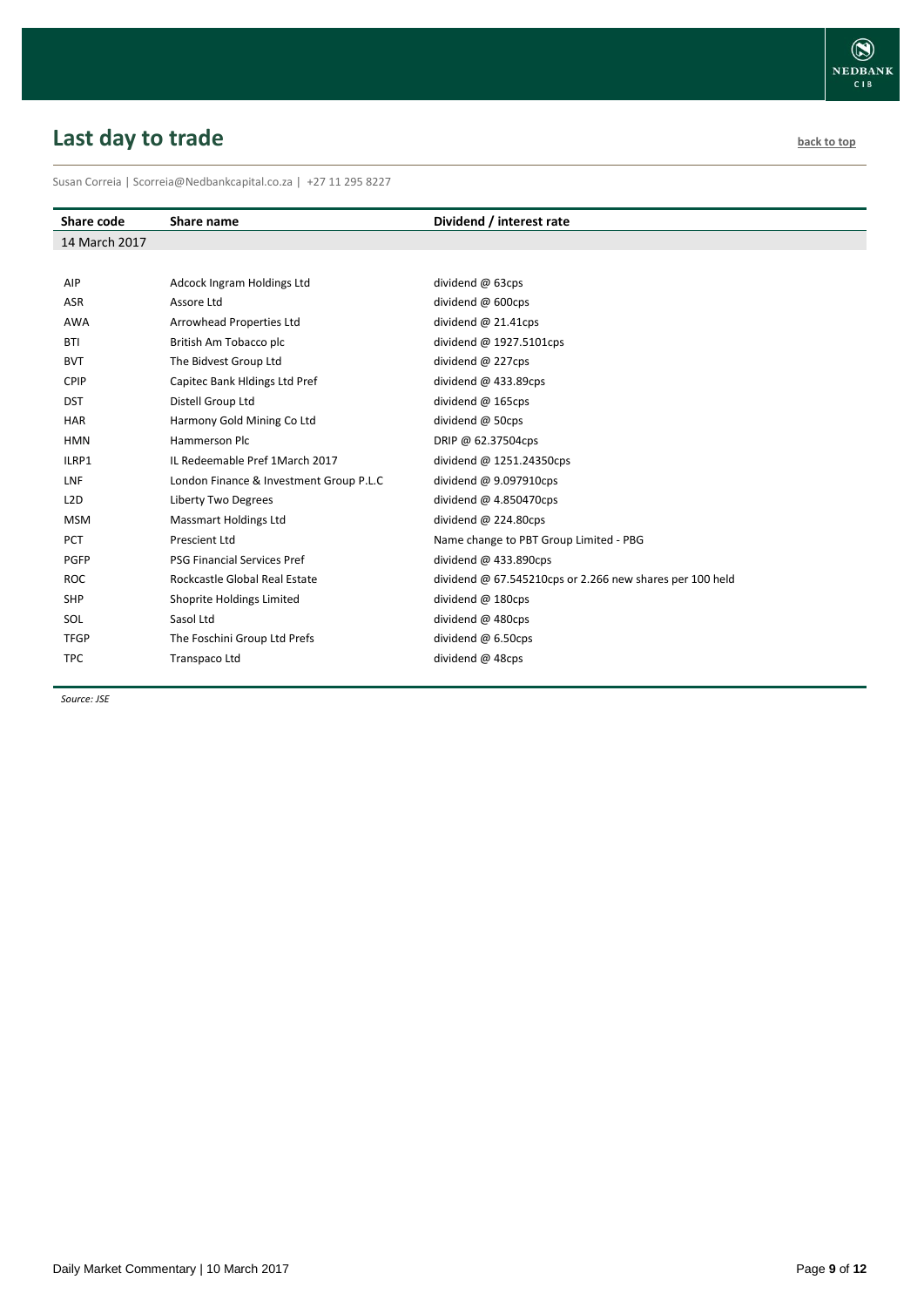# <span id="page-9-0"></span>**Economic calendar [back to top](#page-0-0) back to top**

Nedbank CIB Market Commentary | CIBMarketComm@Nedbank.co.za | +27 11 295 5430

| <b>Time</b> | Country Event |                                      | Period | Survey                   | Actual                                              | Prior               | <b>Revised</b>           |
|-------------|---------------|--------------------------------------|--------|--------------------------|-----------------------------------------------------|---------------------|--------------------------|
| 09-Mar      |               |                                      |        |                          |                                                     |                     |                          |
| 01:50       | JN            | Money Stock M3 YoY                   | Feb    | 3.60%                    | 3.60%                                               | 3.50%               | $\overline{\phantom{a}}$ |
| 03:30       | CH            | CPI YoY                              | Feb    | 1.80%                    | 0.80%                                               | 2.50%               | --                       |
| 03:30       | <b>CH</b>     | PPI YoY                              | Feb    | 7.50%                    | 7.80%                                               | 6.90%               |                          |
| 14:45       | EC            | <b>ECB Main Refinancing Rate</b>     | 09-Mar | 0.00%                    | 0.00%                                               | 0.00%               | --                       |
| 14:45       | EC            | <b>ECB Marginal Lending Facility</b> | 09-Mar | 0.25%                    | 0.25%                                               | 0.25%               | --                       |
| 14:45       | EC            | <b>ECB Deposit Facility Rate</b>     | 09-Mar | $-0.40%$                 | $-0.40%$                                            | $-0.40%$            | $\overline{\phantom{a}}$ |
| 14:45       | EC            | <b>ECB Asset Purchase Target</b>     | Mar    | EU80b                    | EU80b                                               | EU80b               | $\overline{a}$           |
| 15:30       | US            | <b>Initial Jobless Claims</b>        | 04-Mar | 238k                     | 243k                                                | 223k                |                          |
| 15:30       | US            | <b>Continuing Claims</b>             | 25-Feb | 2062k                    | 2058k                                               | 2066k               | 2064k                    |
| 15-Mar      | CH            | Money Supply M2 YoY                  | Feb    | 11.40%                   | 11.10%                                              | 11.30%              | --                       |
| 15-Mar      | CH            | New Yuan Loans CNY                   | Feb    | 920.0b                   | 1170.0b                                             | 2030.0b             | $\overline{\phantom{a}}$ |
| 15-Mar      | CH            | Aggregate Financing CNY              | Feb    | 1400.0b                  | 1150.0b                                             | 3740.0b             | 3737.7b                  |
| 10-Mar      |               |                                      |        |                          |                                                     |                     |                          |
| 09:00       | GE            | <b>Trade Balance</b>                 | Jan    | 18.0b                    | $\overline{\phantom{a}}$                            | 18.7b               |                          |
| 09:00       | GE            | <b>Current Account Balance</b>       | Jan    | 15.5b                    | $\overline{\phantom{a}}$                            | 24.0b               | $-1$                     |
| 09:00       | GE            | Exports SA MoM                       | Jan    | 2.00%                    | $\hspace{0.05cm} -$                                 | $-3.30%$            | $-2.80%$                 |
| 09:00       | GE            | Imports SA MoM                       | Jan    | 0.50%                    | $\hspace{0.05cm} -$                                 | 0.00%               | 0.10%                    |
| 11:30       | UK            | <b>Industrial Production YoY</b>     | Jan    | 3.40%                    | $\hspace{0.05cm} -\hspace{0.05cm} -\hspace{0.05cm}$ | 4.30%               | $\overline{\phantom{a}}$ |
| 11:30       | UK            | <b>Manufacturing Production YoY</b>  | Jan    | 3.00%                    | $\overline{\phantom{a}}$                            | 4.00%               | $\overline{\phantom{a}}$ |
| 11:30       | UK            | Visible Trade Balance GBP/Mn         | Jan    | $-£11100$                | $\overline{\phantom{a}}$                            | $-£10890$           | $\overline{\phantom{a}}$ |
| 11:30       | UK            | Trade Balance Non EU GBP/Mn          | Jan    | $-E2425$                 | $\overline{\phantom{a}}$                            | $-£2114$            | $\overline{a}$           |
| 11:30       | UK            | <b>Trade Balance</b>                 | Jan    | $-£3100$                 | $\overline{a}$                                      | $-£3304$            | $-$                      |
| 11:30       | UK            | BoE/TNS Inflation Next 12 Mths       | Feb    | $\overline{\phantom{a}}$ | $\overline{\phantom{a}}$                            | 2.80%               | --                       |
| 15:30       | US            | Change in Nonfarm Payrolls           | Feb    | 185k                     | $\overline{\phantom{a}}$                            | 227k                | $\overline{\phantom{a}}$ |
| 15:30       | US            | <b>Unemployment Rate</b>             | Feb    | 4.70%                    | $\overline{\phantom{a}}$                            | 4.80%               | $\qquad \qquad -$        |
| 15:30       | US            | Average Hourly Earnings YoY          | Feb    | 2.80%                    | $\overline{\phantom{a}}$                            | 2.50%               | --                       |
| 15:30       | US            | Labor Force Participation Rate       | Feb    |                          | ÷-                                                  | 62.90%              |                          |
| 21:00       | US            | <b>Monthly Budget Statement</b>      | Feb    | $-$151.0b$               | $\overline{\phantom{a}}$                            | \$51.3 <sub>b</sub> | $\overline{\phantom{a}}$ |

*Source: Bloomberg*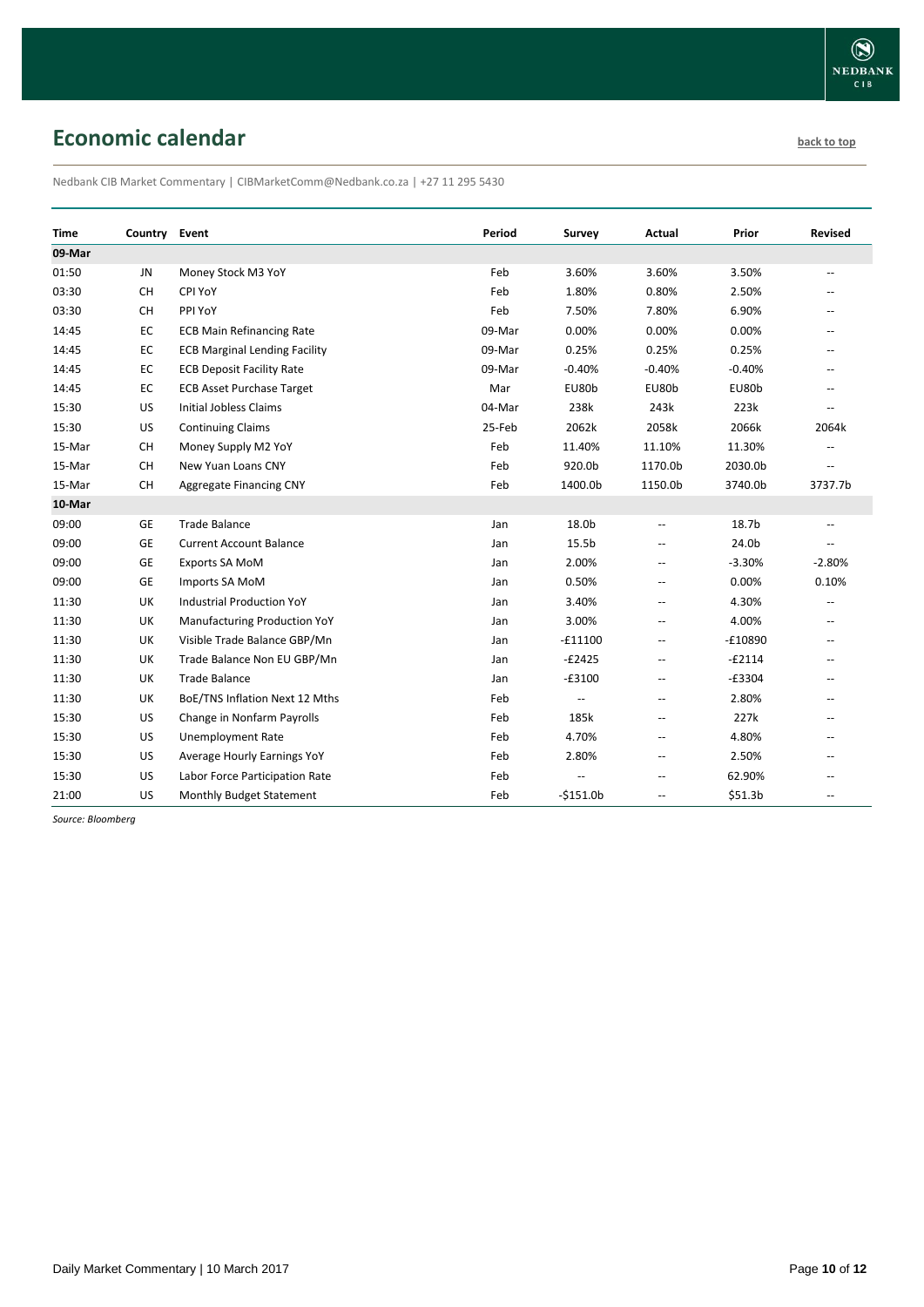### <span id="page-10-0"></span>**Contacts**

**Head: Strategic Research Mohammed Yaseen Nalla, CFA** (011) 295 5430

**ALM Portfolio Management** (011) 535 4042

**Equities Sales and Distribution** (011) 535 4030/31

**Forex Institutional Sales Desk** (011) 535 4005

**Interest Rate Swaps & FRA's Trading** (011) 535 4004

**Money Market Institutional Sales Desk** (011) 535 4008

**Treasury: Economic Analyst Reezwana Sumad** (011) 294 1753

**Bond Trading** (011) 535 4021

**Forex Business Banking Sales Desk** (011) 535 4003

**Forex Retail Sales Desk** (011) 535 4020

**Money Market Business Banking Sales Desk** (011) 535 4006

**Non Soft & Soft Commodities Trading** (011) 535 4038

**Credit Derivatives**  (011) 535 4047

**Forex Corporate Sales Desk** JHB (011) 535 4002; DBN (031) 327 3000; CTN (021) 413 9300

**Inflation Trading** (011) 535 4026

**Money Market Corporate Sales Desk** JHB (011) 535 4007; DBN (031) 327 3000; CTN (021) 413 9300

**Preference shares desk** (011) 535 4072